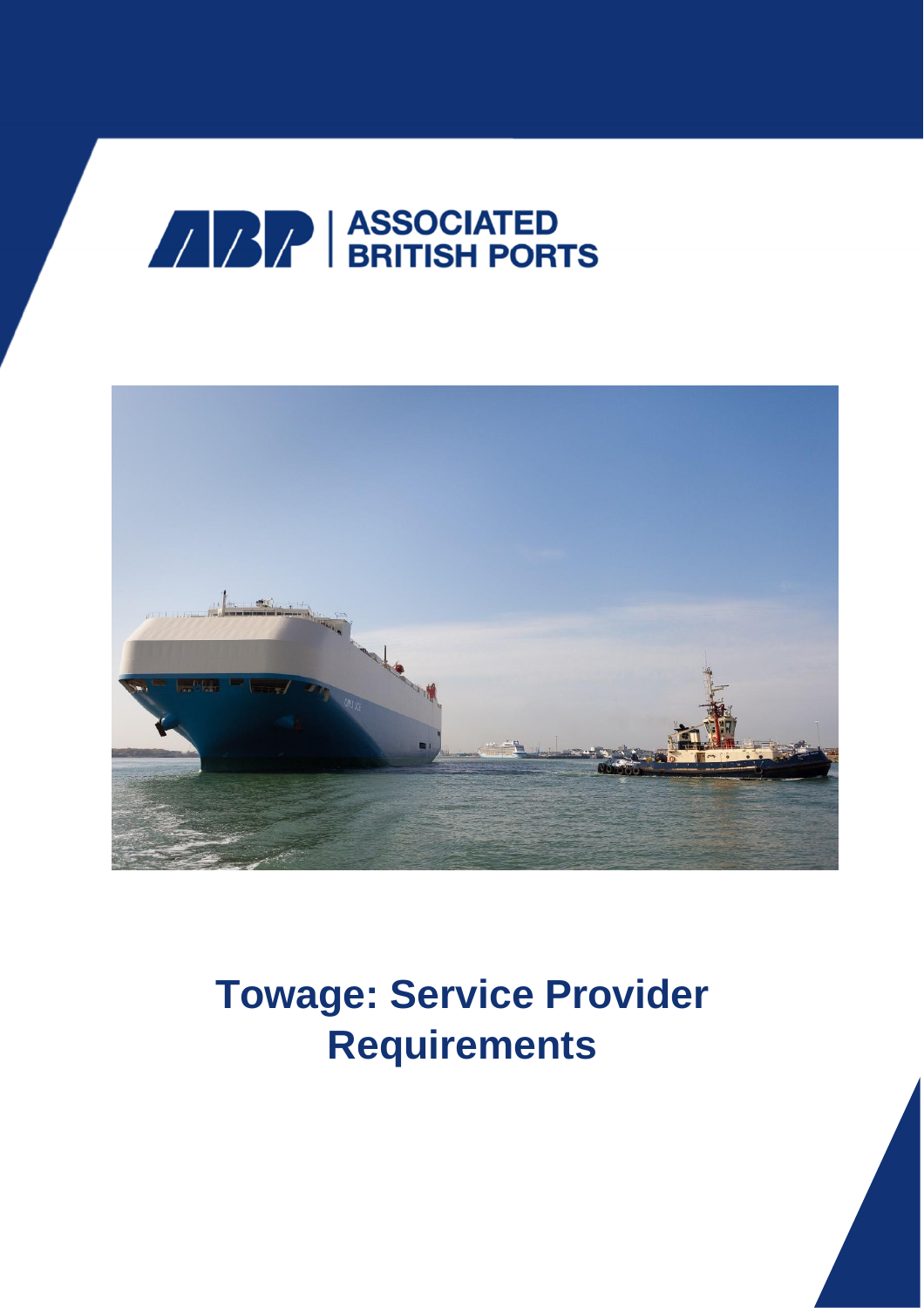## **Document Control**

| <b>Version</b>          | <b>Issue Date</b> | <b>Amendments</b><br>since<br>last<br>version |
|-------------------------|-------------------|-----------------------------------------------|
| V. 1 (Document created) | 23 March 2019     | N/A                                           |

# **Introduction**

With effect from 23 March 2019, all Towage Operators operating within one or more of the ABP Ports must comply with (and must be able to demonstrate that they comply with) these Service Provider Requirements for towage (the **"Requirements"**).

Additionally, any Proposed Towage Operator will be required to demonstrate its compliance with these Requirements in accordance with paragraph 12 below before being granted the right to provide a Towage Service. Any person wishing to provide a Towage Service in an ABP Port should contact the local Harbour/Dock Master.

All capitalised terms used in these Requirements will have the meanings set out in Appendix A (Definitions and Interpretation).

| בטווטווט וועשטו טאט ווע                        |                                                                                                                                                                                                              |
|------------------------------------------------|--------------------------------------------------------------------------------------------------------------------------------------------------------------------------------------------------------------|
| 1. Professional Standards<br>and Certification | The Towage Operator must comply with the following requirements<br>on professional standards and certification:                                                                                              |
|                                                | 1. All Representatives must be qualified and competent in<br>accordance with the minimum national standards required to<br>perform the work for which they have been engaged by the<br>Towage Operator.      |
|                                                | 2. All Representatives must be fit to carry out the work for which<br>they are engaged.                                                                                                                      |
|                                                | 3. All Representatives whose role involves the operation of a<br>Tugboat must be properly and adequately trained to operate the<br>Tugboat in accordance with Good Industry Practice and<br>Applicable Laws. |
|                                                |                                                                                                                                                                                                              |

## **Towage Requirements**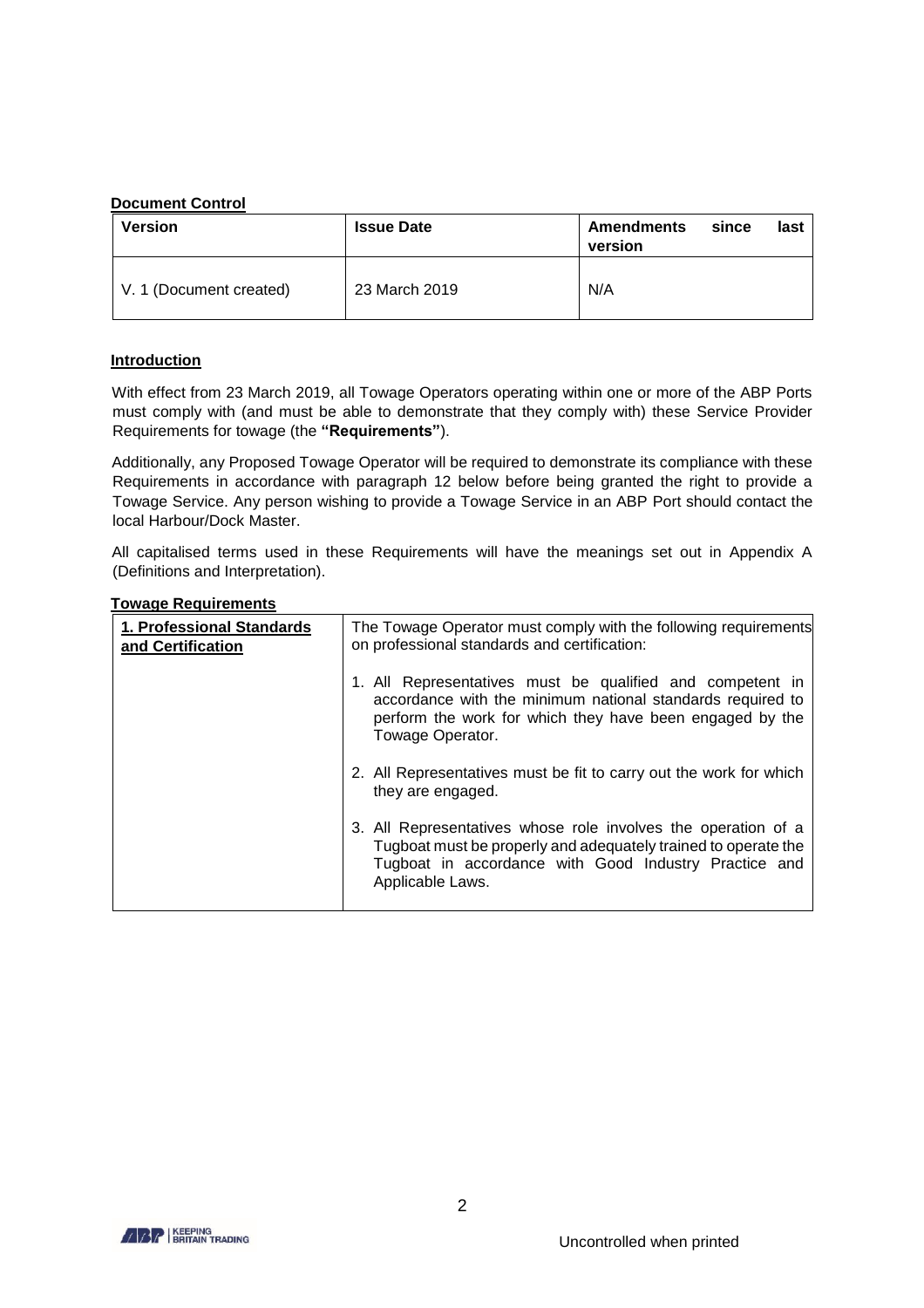| 2. Safety Awareness | The Towage Operator must comply with the following safety<br>requirements:                                                                                                                                                       |
|---------------------|----------------------------------------------------------------------------------------------------------------------------------------------------------------------------------------------------------------------------------|
|                     | 1. The Towage Operator must comply with all Applicable Law and<br>ABP Regulations relating to health and safety.                                                                                                                 |
|                     | 2. The Towage Operator must work in accordance with its own<br>published safety policy, safe systems of work and risk<br>assessments which have been developed in accordance with<br>Applicable Laws and Good Industry Practice. |
|                     | 3. Any Towage Service must be undertaken in accordance with:                                                                                                                                                                     |
|                     | the Port Marine Safety Code and the Guide to Good<br>(a)<br>Practice on Port Marine Operations;                                                                                                                                  |
|                     | the Guidelines for Safe Harbour Towage Operations as<br>(b)<br>published by the European Tug Association; and                                                                                                                    |
|                     | the Pilots' Pocket Guide and Checklist (where applicable),<br>(c)                                                                                                                                                                |

|                                                | (the "Codes").                                                                                                                                                                                                                                  |
|------------------------------------------------|-------------------------------------------------------------------------------------------------------------------------------------------------------------------------------------------------------------------------------------------------|
| 3. Tug Boats and Ancillary<br><b>Equipment</b> | All Tug Boats and any other equipment used by the Towage<br>Operator in the provision of a Towage Service must be fit for<br>purpose, in a good state of repair and maintained in accordance<br>with Good Industry Practice and Applicable Law. |
| 4. Training                                    | All Representatives must be trained in accordance with a<br>structured safety and operational training programme appropriate<br>to the work that they are carrying out.                                                                         |
|                                                | Notwithstanding the generality of this requirement, training for each<br>Representative must include:                                                                                                                                           |
|                                                | training on the application of the Codes;<br>(a)                                                                                                                                                                                                |
|                                                | (b)<br>training on tug types in use; and                                                                                                                                                                                                        |
|                                                | (c)<br>local knowledge (in circumstances where the Towage<br>Operator is based at the ABP Port or otherwise provides a<br>regular Towage Service at the ABP Port).                                                                              |
|                                                | Representatives must participate in periodic emergency<br>All<br>preparedness drills at the request of ABP.                                                                                                                                     |

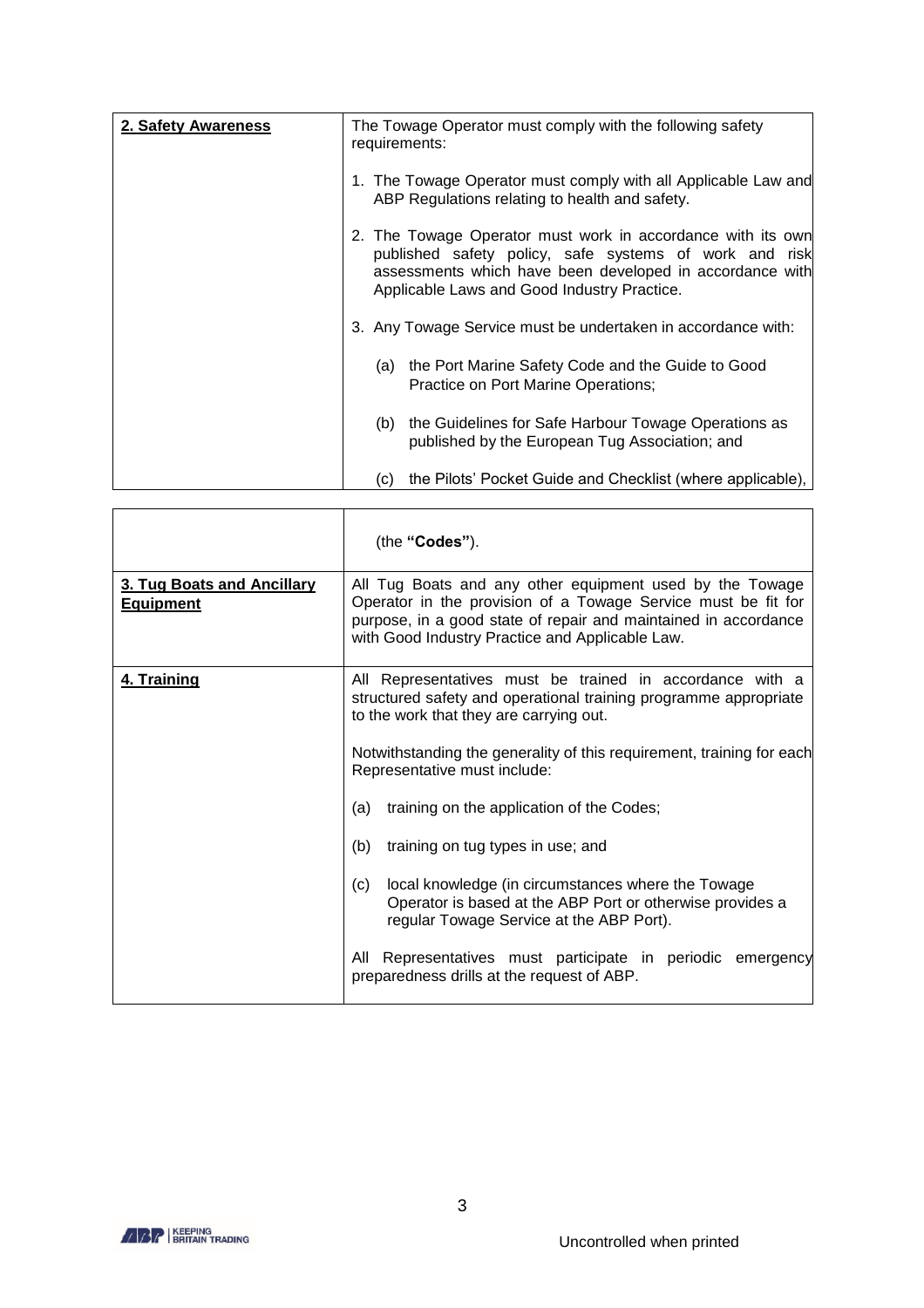| 5. Knowledge o<br><b>Ports</b>                                       | The Towage Operator must ensure that its Representatives:                                                                                                                                                                                                                                                                                                                                                                          |
|----------------------------------------------------------------------|------------------------------------------------------------------------------------------------------------------------------------------------------------------------------------------------------------------------------------------------------------------------------------------------------------------------------------------------------------------------------------------------------------------------------------|
|                                                                      | have a working knowledge of local bye-laws, directions,<br>(a)<br>contingency plans and guidelines which are relevant to<br>provision of the Towage Service at each ABP Port where they<br>are engaged;                                                                                                                                                                                                                            |
|                                                                      | have a working understanding of general marine terminology<br>(b)<br>in order to carry out the Towage Service;                                                                                                                                                                                                                                                                                                                     |
|                                                                      | are able to accurately read a vessel's draft marks or dock and<br>(c)<br>lock levels in imperial or metric measure.                                                                                                                                                                                                                                                                                                                |
| <b>6. Security</b>                                                   | The Towage Operator is required to adhere strictly to the<br>requirements of the International Ship and Port Security Code<br>(ISPS), as applied by ABP. The Towage Operator will also assist<br>ABP with security requirements in connection with its activities at<br>each ABP Port in accordance with the ISPS Code and any<br>requirements of the United Kingdom Department for Transport or<br>any other Competent Authority. |
| Incident<br>7. Damage and<br><b>Reporting Procedures</b>             | The Towage Operator must have in place procedures for incident<br>reporting and investigation and must report all damage, accidents<br>and/or incidents of which it becomes aware to the emergency<br>contact at the relevant ABP Port as soon as possible.                                                                                                                                                                        |
| <b>Protective</b><br>Personal<br>8.<br><b>Clothing and Equipment</b> | The Towage Operator must ensure that, at all times, each of its<br>Representatives wears appropriate PPE for the work he or she is<br>undertaking.                                                                                                                                                                                                                                                                                 |
|                                                                      | The Towage Operator must supply a portable marine radio with<br>multi-channel selection. Radios must be capable of transmitting<br>and receiving on all operational channels used in each ABP Port<br>where the Towage Operator operates.                                                                                                                                                                                          |

| 9. Insurance | The Towage Operator must have in place and maintain the<br>following policies of insurance (the "Insurance Policies"):                                                                                                                                                                                   |
|--------------|----------------------------------------------------------------------------------------------------------------------------------------------------------------------------------------------------------------------------------------------------------------------------------------------------------|
|              | protection and indemnity insurance in respect of third party<br>(a)<br>liability risks (including cargo damage, pollution and wreck<br>removal) and for levels of covers as would normally be taken<br>out by a prudent towage provider working under the same<br>conditions as the Towage Operator; and |
|              | such other insurance policies as are required by Applicable<br>(b)<br>Law.                                                                                                                                                                                                                               |
|              | The Towage Operator must not take or omit to take any action<br>which would invalidate any of the Insurance Policies in respect of<br>any claim.                                                                                                                                                         |

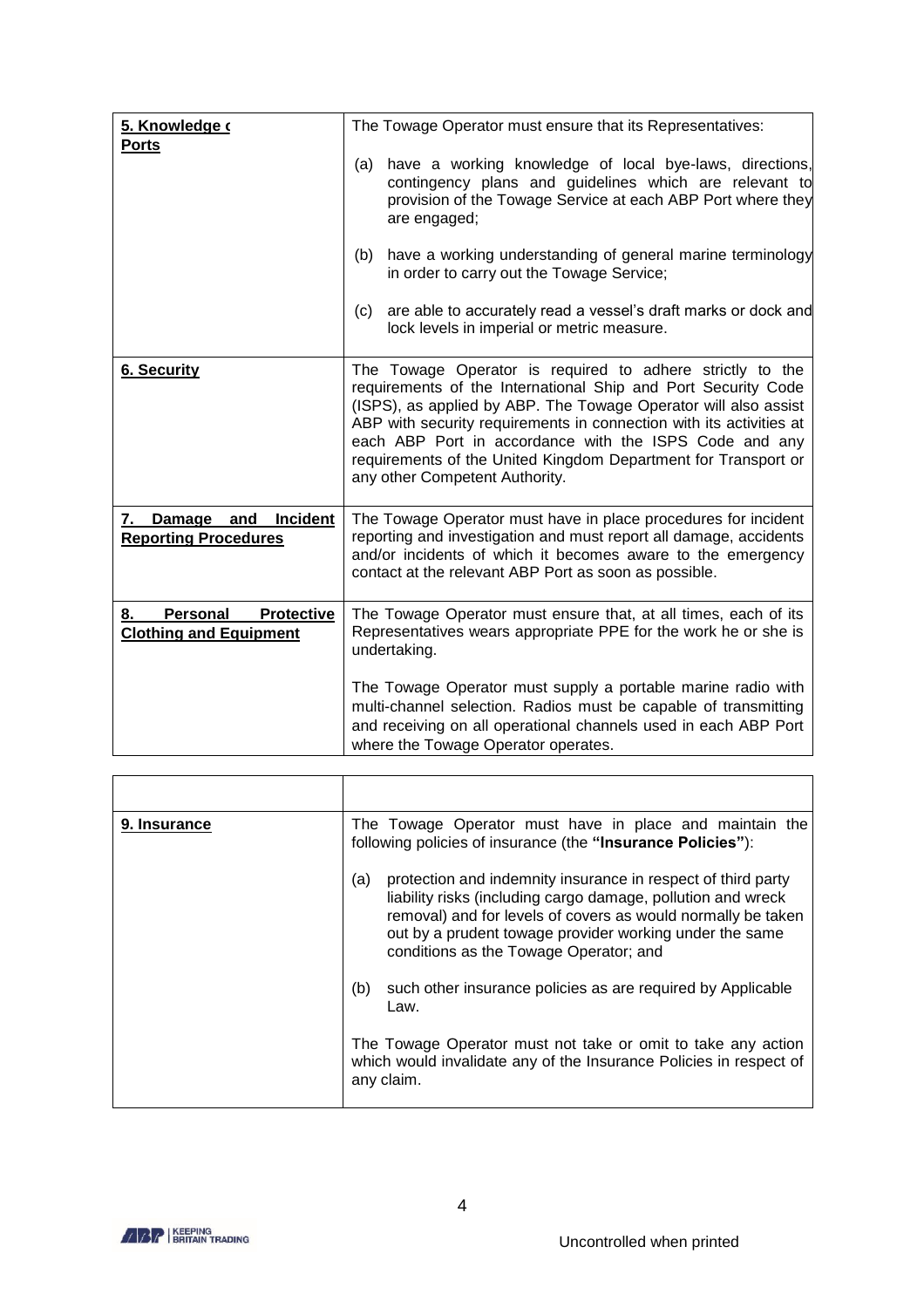| 10. Compliance with Law and<br><b>ABP Regulations</b> | The Towage Operator will comply with and keep itself informed of<br>all Applicable Law and ABP Regulations that apply to its<br>performance of the Towage Service, including:                                                                                                                                                                                                                                                                                                                                   |
|-------------------------------------------------------|-----------------------------------------------------------------------------------------------------------------------------------------------------------------------------------------------------------------------------------------------------------------------------------------------------------------------------------------------------------------------------------------------------------------------------------------------------------------------------------------------------------------|
|                                                       | (a) all ABP Regulations issued at a local or regional level<br>regarding navigational safety, the use of Tugboats and the<br>performance of a Towage Service based on local/regional<br>requirements;                                                                                                                                                                                                                                                                                                           |
|                                                       | (b) any applicable tug allocation tables / towage guidelines; and                                                                                                                                                                                                                                                                                                                                                                                                                                               |
|                                                       | (c) all Applicable Law relating to the environment and<br>environmental protection, including the Environmental<br>Protection Act 1990.                                                                                                                                                                                                                                                                                                                                                                         |
| 11. Supervision                                       | The Towage Operator will ensure that all Representatives are<br>properly and adequately supervised by the Towage Operator at all<br>times when carrying out the Towage Service. Unless otherwise<br>expressly agreed in writing with ABP, the Towage Operator will be<br>deemed to assume full responsibility for the supervision and<br>conduct of any Towage Service.                                                                                                                                         |
| <b>12. Audit</b>                                      | The Towage Operator must keep clear, accurate and up-to-date<br>records and information relating to:                                                                                                                                                                                                                                                                                                                                                                                                            |
|                                                       | all matters relating to the Towage Service and its<br>(a)<br>performance for which records must be kept under Applicable<br>Law; and                                                                                                                                                                                                                                                                                                                                                                            |
|                                                       | compliance with these Requirements,<br>(b)<br>including<br>its<br>appropriately detailed information regarding: (i) its Tugboats<br>and all other equipment used in connection with the Towage<br>Service; (ii) training carried out by its Representatives; (iii) the<br>Insurance Policies; (iv) all professional qualifications and<br>certificates held<br>by the Towage Operator and<br>its<br>Representatives; and (v) certification and inspection records<br>for equipment used by the Towage Operator. |
|                                                       | ABP shall be entitled to audit the Towage Operator's compliance<br>with these Requirements at any time on reasonable prior notice to<br>the Towage Operator. The Towage Operator will comply with ABP<br>during such audit and agrees to give ABP access to all records and<br>information it holds in connection with the Towage Service on                                                                                                                                                                    |
|                                                       | reasonable prior request and to provide all assistance necessary<br>for ABP to carry out such an audit.                                                                                                                                                                                                                                                                                                                                                                                                         |
|                                                       | ABP shall be entitled to audit any Proposed Towage Operator's<br>compliance with these Requirements prior to the grant of any right<br>permitting the Proposed Towage Operator to provide a Towage<br>Service. The Proposed Towage Operator must provide such<br>records and information as ABP reasonably requires in order to<br>demonstrate the Proposed Towage Operator's compliance with<br>these Requirements.                                                                                            |

5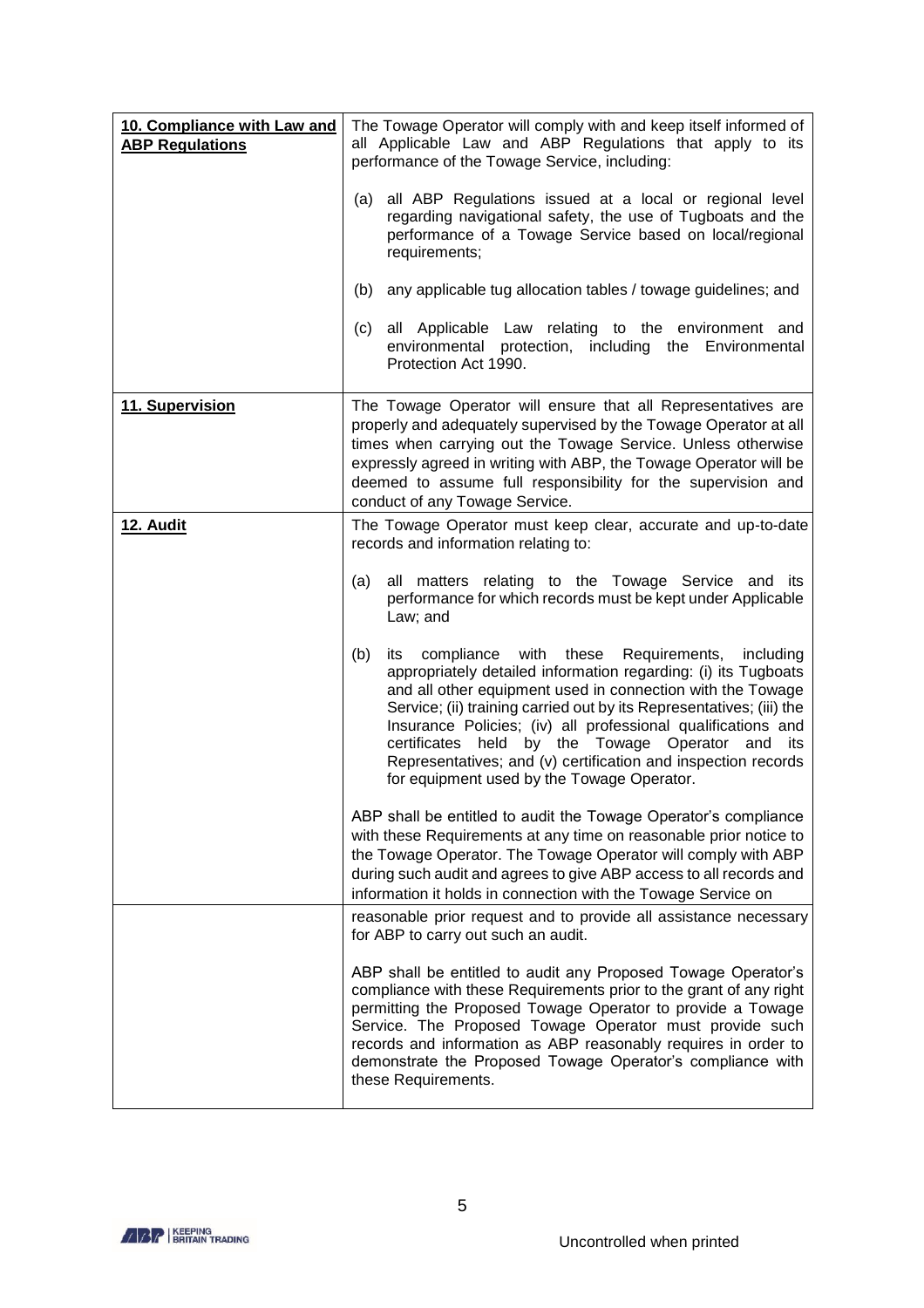| 13. General | Any deviation from these Requirements by a Towage Operator<br>must be expressly approved in writing by ABP.                                                                                                     |
|-------------|-----------------------------------------------------------------------------------------------------------------------------------------------------------------------------------------------------------------|
|             | ABP makes no warranty or representation to any Towage Operator<br>or Proposed Towage Operator that it will be permitted to operate<br>within any ABP Port(s).                                                   |
|             | These Requirements do not affect and are issued without prejudice<br>to:                                                                                                                                        |
|             | any rights or remedies that are available to ABP that arise out<br>(a)<br>of or in connection with a Towage Operator's (or Proposed<br>Towage Operator's) performance of a Towage Service; and                  |
|             | the statutory rights of Dock Masters, Pier Masters, Harbour<br>(b)<br>Masters, Marina Masters or Lockkeepers within the<br>prescribed areas in which they exercise their respective<br>statutory jurisdictions. |